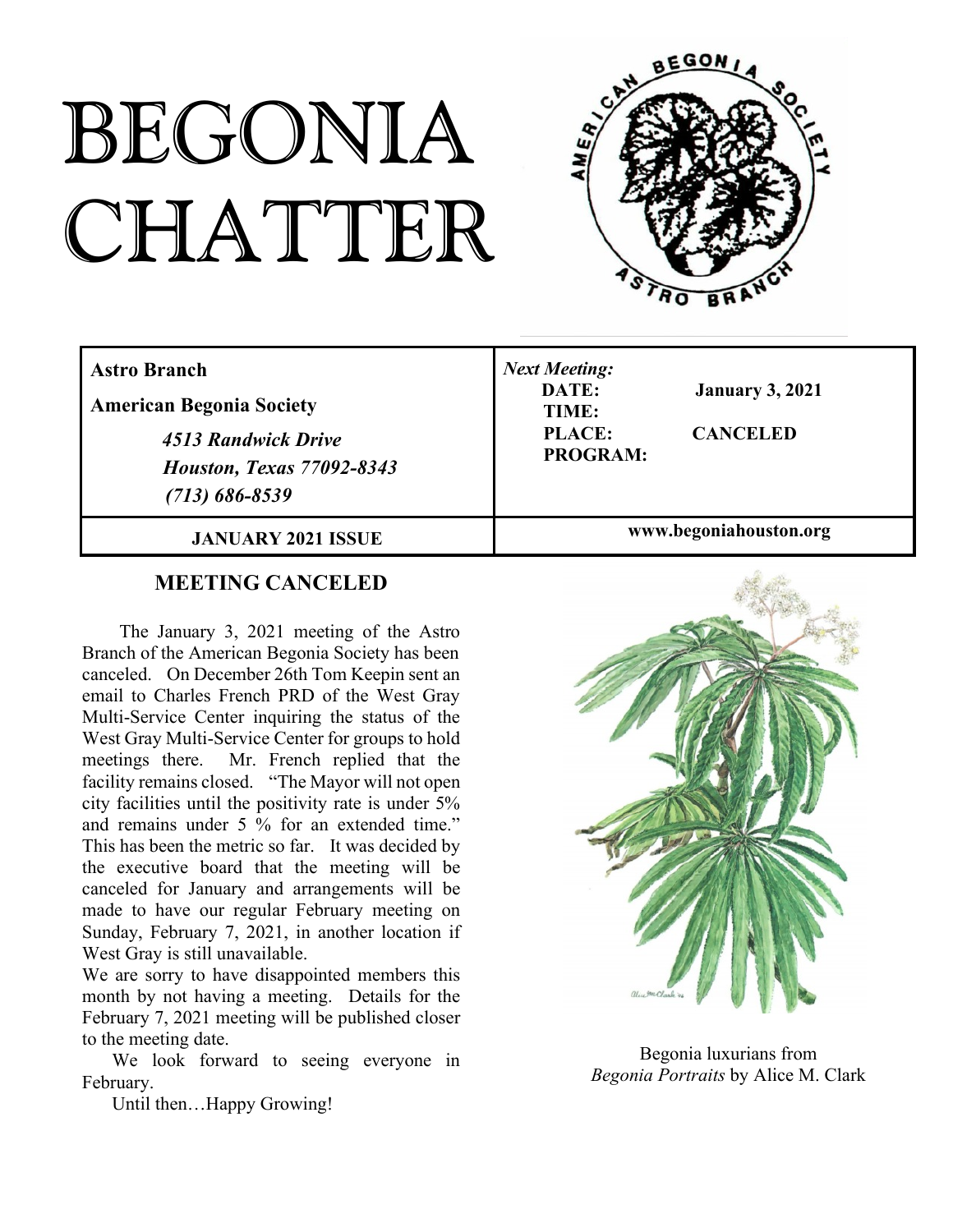## **PRUNING, PLANTING AND TRANSPLANTING**

Scorpio

#### **January 2021**

 $8^{th}$  & 9<sup>th</sup>  $12^{\text{th}} \& 13^{\text{th}}$  Capricorn  $16^{th}$ ,  $17^{th}$  &  $18^{th}$  Pisces  $21<sup>st</sup>$ ,  $22<sup>nd</sup>$  &  $23<sup>rd</sup>$  Taurus  $27<sup>th</sup>$  &  $28<sup>th</sup>$  Cancer

#### **February**

 $4^{\text{th}}$  &  $5^{\text{th}}$  $8^{th}$  & 9<sup>th</sup>  $13<sup>th</sup> \& 14<sup>th</sup>$  Pisces  $17<sup>th</sup>$ ,  $18<sup>th</sup>$  &  $19<sup>th</sup>$  Taurus  $22<sup>nd</sup>$ ,  $23<sup>rd</sup>$  &  $24<sup>th</sup>$  Cancer

Scorpio Capricorn

\*\*\*\***Planting and Transplanting** are best done in Cancer, Scorpio, and Pisces with Cancer being the best.

\*\*\*\***Best Pruning** for quick growth is first in Taurus and then in Capricorn.

------------------------------------------------------------

## **WEATHER FORECAST FOR JANUARY 2021**

According to the United States Weather Service, Houston, and the surrounding areas fall in Region 7 of the National Weather Map. Here is what they predict for January.

Our temperatures will be slightly below normal and our precipitation will be slightly above normal. Our average temperature should average from 33 degrees in the North to 47 degrees in the South. Our coolest temperatures for January will be January 1<sup>st</sup>, 5<sup>th</sup> thru 8<sup>th</sup>, 12<sup>th</sup> thru 15<sup>th</sup>, 20<sup>th</sup> thru  $22<sup>nd</sup>$ , and  $25<sup>th</sup>$  thru  $31<sup>st</sup>$ . Or warmest January temperatures will be January 4<sup>th</sup>, 10<sup>th</sup>, 11<sup>th</sup>, 17<sup>th</sup> &  $18<sup>th</sup>$ , and  $24<sup>th</sup>$ . The best chance for mainly rain in the South and rain freezing rain and snow in the North will on or about January  $4<sup>th</sup>$  thru  $6<sup>th</sup>$ ,  $11<sup>th</sup>$ thru 13<sup>th</sup>, 19<sup>th</sup> thru 21<sup>st,</sup> and 24<sup>th</sup> thru 28<sup>th</sup>. There will be spotty rain showers at other times; also severe weather may be possible near the Gulf. It will also be windy.

## **CHRISTMAS PICNIC IN THE PARK**

The year was coming to a close and we, the Astro Branch had not been able to have a meeting or visit with our begonia friends since the first Sunday in February. The year 2020 just couldn't go out like this. Members Janet Carpenter and Kathleen Murphy are members of a garden club that had a couple of meetings in Matzke Park that was near their homes. Their garden club also maintains 'the Butterfly Garden' there. One phone call to Janet was all it took to get things going. Janet got in touch with park officials to make sure

we could have a Christmas Picnic there. The officials agreed and all was set into motion. The date of Sunday, December 6, 2020, was set. There was to be no formal meeting…members would bring a picnic lunch and drinks for themselves and a plant no larger than a 6-inch pot to use as raffle plants. December  $6<sup>th</sup>$  came as a beautiful sunny day and 13 members showed up at Matzke Park with a plant and lunch in hand. The only business conducted was to have members sign Thinking of You cards for some members unable to be with us due to health problems. The plants brought for the drawing were very nice including 2 beautiful baskets (6") of B. lorenthoides donated by our friend Mike Lowery owner of Another Place In Time. There was also a very nice showing of homemade cookies that added a nice touch to the occasion. The event ended early about 3 P.M. due to a very strong & chilly wind that kept blowing things off the tables and the raffle tickets out of the basket.

Other than the wind it was a beautiful day and it was wonderful to see and chat with our begonia friends. Everyone present enjoyed themselves so much not one of us remembered to take pictures to share with members unable to attend. We are *soooo* sorry and we did miss you.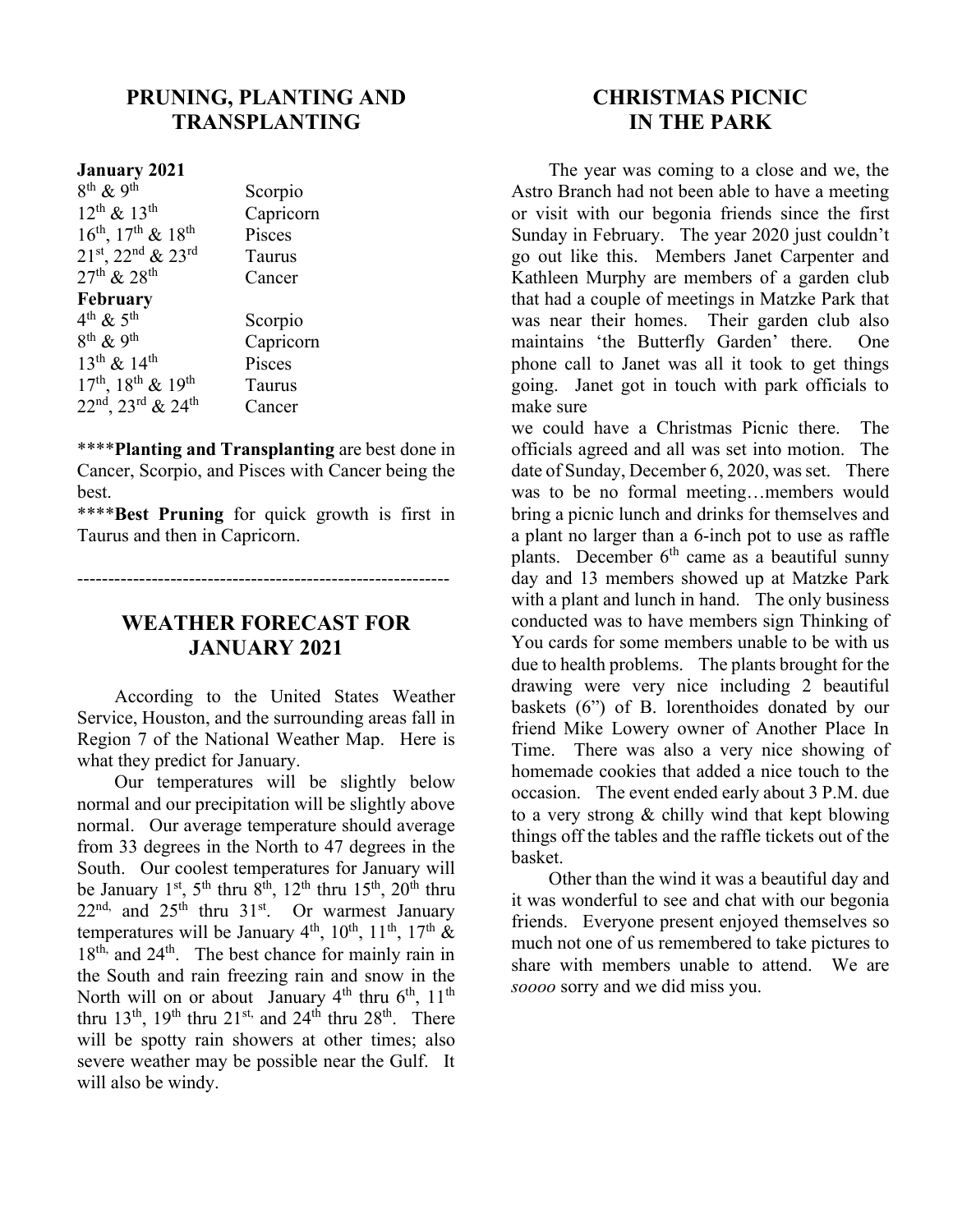

B. juliana, oil on board by Paul Harwood, courtesy of Brooklyn Botanic Garden

### **UPDATE ON MEMBER JOHNNY WILLIAMS**

Johnny is in a skilled nursing home near their home in Missouri City. In a recent conversation via telephone with Donna….Donna said that Johnny is improving ever so slowly but improving none the less. Small steps do add up in the long run. Donna is holding up well and visits Johnny as the nursing home allows.

Donna sends her love and many heartfelt thanks for the cards and notes from everyone. Donna takes them to Johnny on her visits and he is so very happy to get them.

So let's keep them going to him…he still has a very long road ahead of him and also to Donna. Donna is holding up well and looking forward to the day she can take Johnny home.

Donna said she is home on Sundays and can receive short phone calls if members would like to chat with her. Donna's telephone number is 281- 438-1483. A fun email would also brighten her day. Her email address is: williams.johnny@att.net.

Prayers are always welcome and they do work!

## **NEW CULTIVAR**

#### **Begonia 'Haruna' Registration 994**

B. 'Barbara Hamilton' x B. 'Hanagasumi

This cane-like cultivar has a stem with a mature height of 1.5 m. Its leaves have small silver dots on olive green with a red reverse. Leaf margin is undulate. Leaves have 9 to 10 main veins with a petiole of 2 to 3 cm that is reddish yellow green. Stipules are 2.5 cm long. Flowers are bicolor with white and pink in a compound cyme. Male flowers have 4 tepals of 0.8 cm. This cultivar is ever blooming.

This plant resembles B. 'Hanagasumi[ but this one has white dots on the surface of its leaves. It is compact, easy to grow and profuse in bloom.

This cultivar has been inspected and recommended for registration by Naruhito Hoshino, 480-1 Nehara, Fujinomiyashi Shizuokaken 418-0101 Japan. It was developed and described by Keiko Sano, 480-1 Nehara Fujinomiyashi, Shizuokaken 418-0101. It is available from Fuji Kokusai Kaen aat 480—1 Nehara, fujinomiyashi, Shizuokaken 418-0101 Japan.

It was registered on January 10, 2006



Begonia 'Haruna'